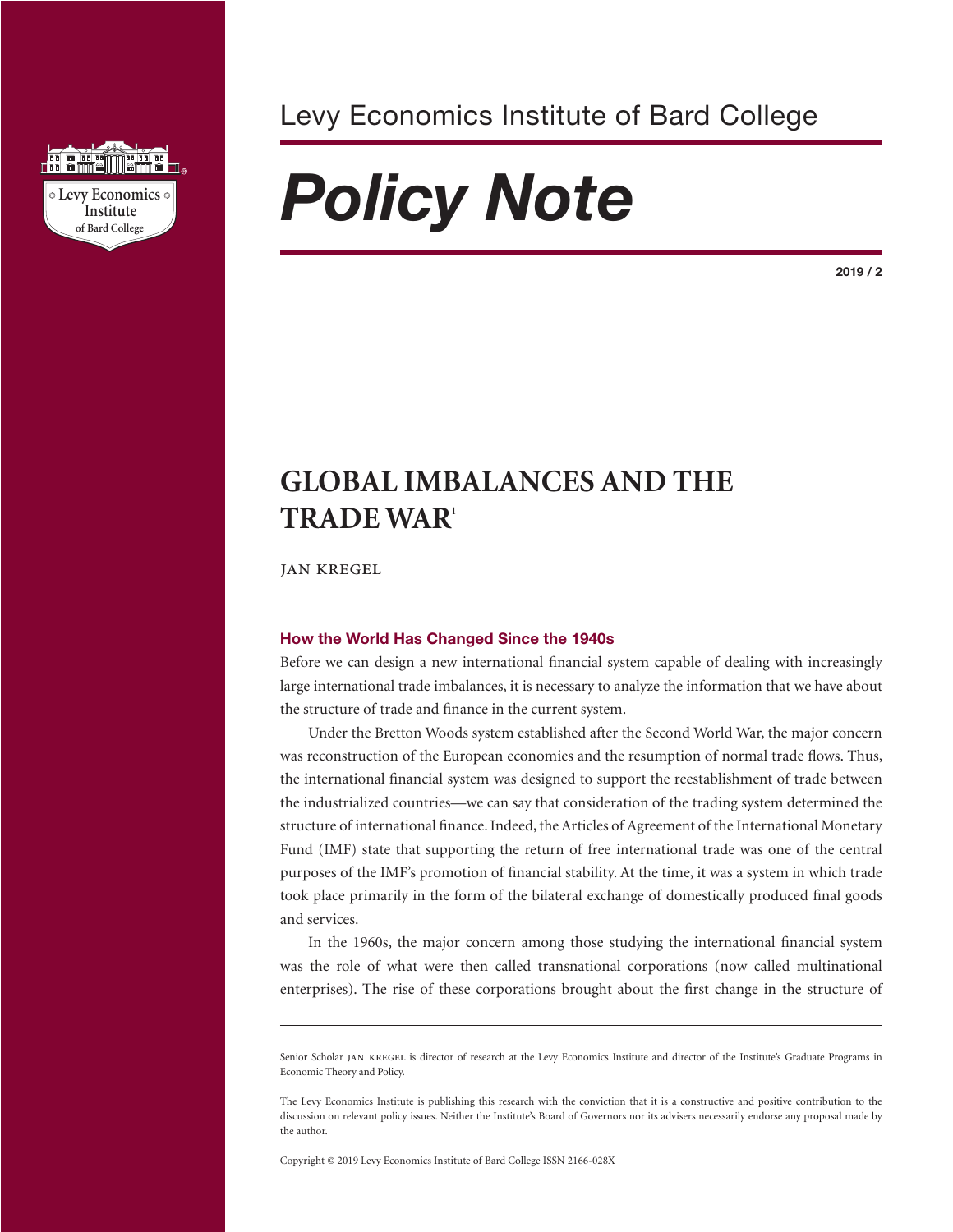international trade. As noted, in the immediate postwar years, trade was primarily bilateral exchange of finished goods, what we call final goods and services. Although developing countries highlighted the problems faced by primary commodity producers and the difficulties created by the trend decline in the terms of trade, developing country trade was not a primary concern at the Bretton Woods Conference (the problems faced by developing countries in the international trading system were only brought to light in the United Nations Conference on Trade and Development in 1964). Rather, the focus at Bretton Woods was on restoring trade among industrialized countries.

Although trade theory predicted that comparative advantage would lead to specialization in a country's export profile, instead what occurred was the restoration of what is called "intra" industry trade. For example, the US export of Ford automobiles and the import of Mercedes Benz automobiles. The theory said that only one country should specialize in automobiles where it had comparative advantage, but after European reconstruction the recovery of trade was not of that type; it was the exchange of similar industrial products. The impact of transnational companies was to substitute the trade in final goods with the movement of production facilities into foreign markets to sell in those markets. This was the case with US corporations' investment in Latin America—to produce inside tariff barriers that protected domestic markets—and then in Europe after the creation of the European Economic Community (EEC) with its common external tariff barrier.

Today, things are quite different. There is still trade in final goods and movement of corporate investments, but the goods and investments are not within a single country. The production is through geographically distributed investment in productive facilities located in the lowest-cost producers of intermediate inputs, and trade is now dominated by the import and export across borders of these semifinished goods. The main driving factors today are thus trade of intermediate, semifinished goods—not finished products—and internationally diversified corporate investments. This has a major impact on how we measure the system, as the trade figures from the 1960s do not represent the same underlying economic reality as in the 2000s. It also means that simple propositions, such as the impact of a depreciation of the exchange rate on export prices and competitiveness, will be different in a world in which trade is primarily in the export of domestically produced finished goods versus one in which recorded exports are in semifinished goods, since

a number of different value transactions will occur before the finished goods enter into trade and, even more importantly, because multinational corporations may use internal transfer prices to determine final prices.

Today's trading system is thus dramatically different in two respects. The first is that finance now dominates trade and corporations seek the lowest-cost production platforms to maximize profits on global production, a reversal of the presumption at Bretton Woods. The second is that trade and production in the current system take place in a multilateral environment that is a reflection of the existence of global supply chains that dominate production in a world of multinational enterprises.

But there is another important change in the operation of the international system when the structure of trade changes. We know that every transaction that is financed produces assets and liabilities. International exchange of goods and services are thus inseparable from financial transactions because imports and exports are denominated in different national units of account. Thus, even though economists like to think of international trade as the balancing of the exchange of real goods and services, it could not take place without financial intermediation. Added to this fundamental proposition is the fact that international free trade in goods and services has not only been accompanied by increased trade of financial assets across borders, in many cases it has preceded it. The most important determinant of the spread of global corporations and global production chains has been the internationalization of finance and financial service institutions.

### **Trade versus Finance**

Indeed, this is not the first period in history in which the internationalization of finance has driven international trade in goods and services. In this sense, Bretton Woods was an anomaly in the historical development of capitalism. In addition to globalization of private sector financial service providers, governments have increasingly resorted to sovereign debt financing in foreign markets for the import of goods and services or to meet private sector imbalances. As more and more intermediate products have been traded, they have brought about cross-border funding, and an increasing number of financial institutions have located in foreign markets, providing an increase in the global exchange of financial assets that is independent of trade flows.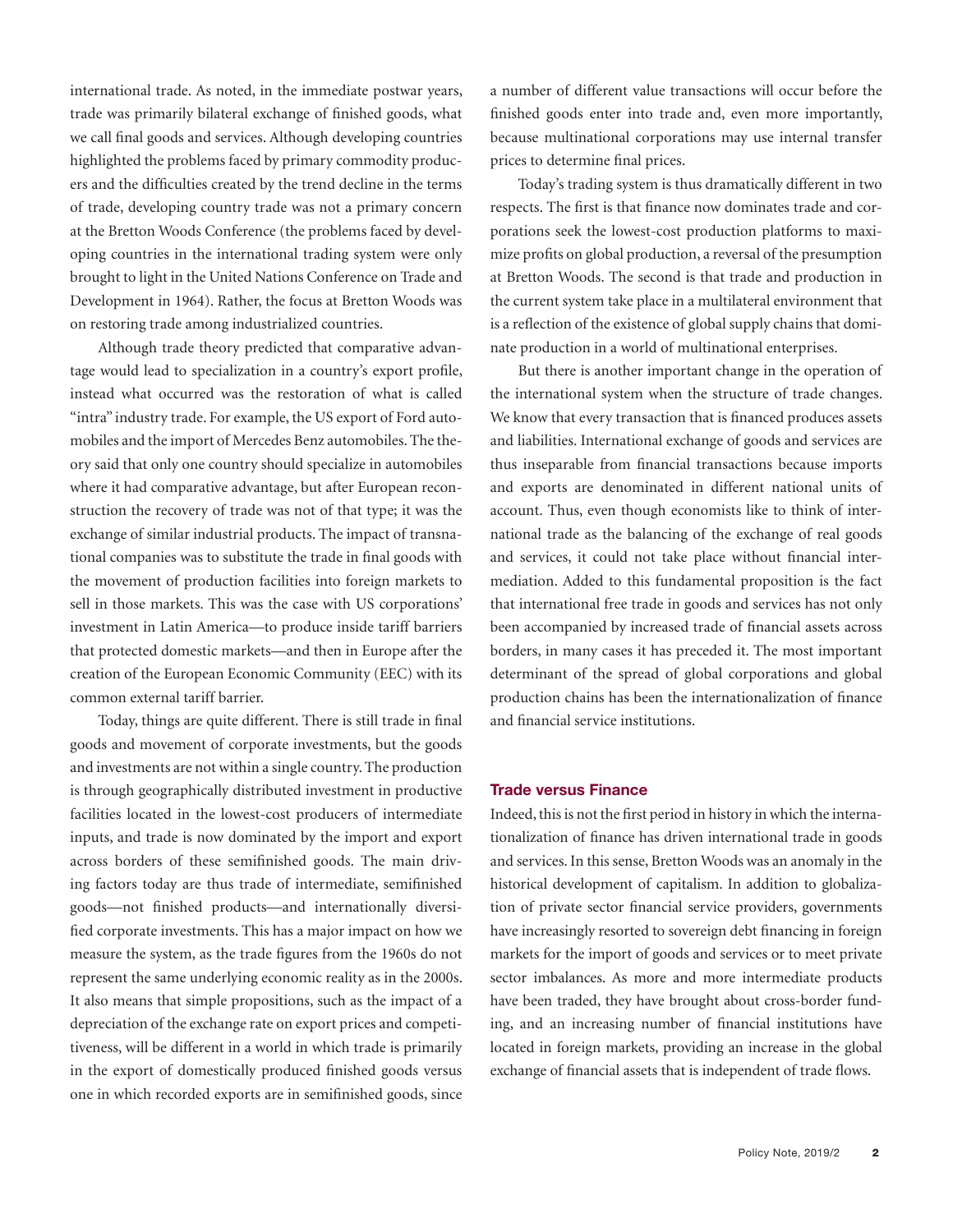This background clarifies a puzzling trend in the evolution of the growth rates of international trade and finance. After the war, international trade grew more rapidly than national income in industrialized countries. This was largely the result of the reconstruction of the European economies, important participants in transatlantic and Asian trade; the creation of the EEC to increase intra-European trade; and the reduction in tariff barriers resulting from the various rounds of the General Agreement on Tariffs and Trade. However, the impact of these factors faded—until the 1990s when trade again started to grow more rapidly than GDP. If trade was undertaken simply in terms of domestically produced final goods, this would be inexplicable: How can you trade more goods than you produce? It is explicable when the shift to global production chains is taken into account—every final good traded may have given rise to three, four, or even many more cross-border trades in semifinished goods before final assembly and export to global markets.

#### **Finance and Growing Global Imbalances**

The 1990s is also the period in which global imbalances started to become massive, surpassing those that had caused concern in the 1980s, when Japan was the outlier with a large external surplus with the United States. While this was initially very beneficial for Japan, the elimination of this surplus in the 1990s condemned Japan to virtual stagnation from which it has still not recovered. This expansion of imbalances was largely due to the rise of private financing of trade imbalances and global investment flows, which commenced after the breakdown of the stable exchange rates implicit in the Bretton Woods system. Under the Bretton Woods system, each member country pledged to keep its exchange rate stable at a par value in gold or the US dollar. A trade imbalance meant that foreign exchange reserves had to be used to fill the gap between foreign exchange earned from exports and the payment of foreign exchange for a greater value of imports. Normally, countries would keep three or four months of imports as exchange reserves. When the trade imbalance came near this amount, the country would have to approach the IMF for access to its quota of foreign exchange to preserve the parity rate. However, the IMF would usually impose conditions on access in excess of the initial gold tranche, and those conditions were domestic policies to reduce imports and increase exports—that is, to reduce growth by reducing demand, and, in extreme circumstances, a devaluation of the

parity. This placed very clear limits on the size of cumulative external imbalances; when they became too large to preserve parity, the IMF would commit to return the country to external balance.

All of this changes with the collapse of the Bretton Woods system and the introduction of flexible exchange rates. Indeed, it was not that the flexible rates ensured external balance—they did not—but the rise of private finance enabled balance of payments deficits to be supported. As long as a country provided a sufficient incentive to private financial markets in terms of interest rates on sovereign debt or access to profitable domestic investment, virtually any size external deficit could be financed. But the payment of these incentives would nonetheless require foreign exchange, and when international investors became dubious of the possibility of being repaid, they would withdraw support in what came to be called "capital reversals." These reversals produced an exchange rate crisis as well as a domestic banking and corporate crisis, since both domestic banks and corporations had usually borrowed foreign exchange at lower international rates, which then had to be repaid from domestic earnings converted at a depreciated exchange rate. This is the process in which finance came to dominate trade, as well as the beginning of the period of much higher bilateral trade imbalances.

#### **First Japan, Now China**

It was the bilateral imbalance between Japan and the United States that dominated the 1970s and 1980s. By the end of the 1990s, China had taken the place of Japan as the outlier with respect to its external surplus, and in particular in terms of its bilateral imbalance with the United States. Clearly, neither the interests of Japan nor those of the United States were well served by the international financial system. The question is whether a reform of the system can prevent China from following the Japanese path back to more balanced external trade.

Many developing countries have attempted to expand their participation in international trade after the crises of the late 1990s by involvement in global production chains. However, for most of them the benefits have been meager because they have attracted foreign production units on the basis of extremely low domestic wages. Normally, development economists support the creation of a manufacturing sector in developing countries because of the possibility of economies of scale increasing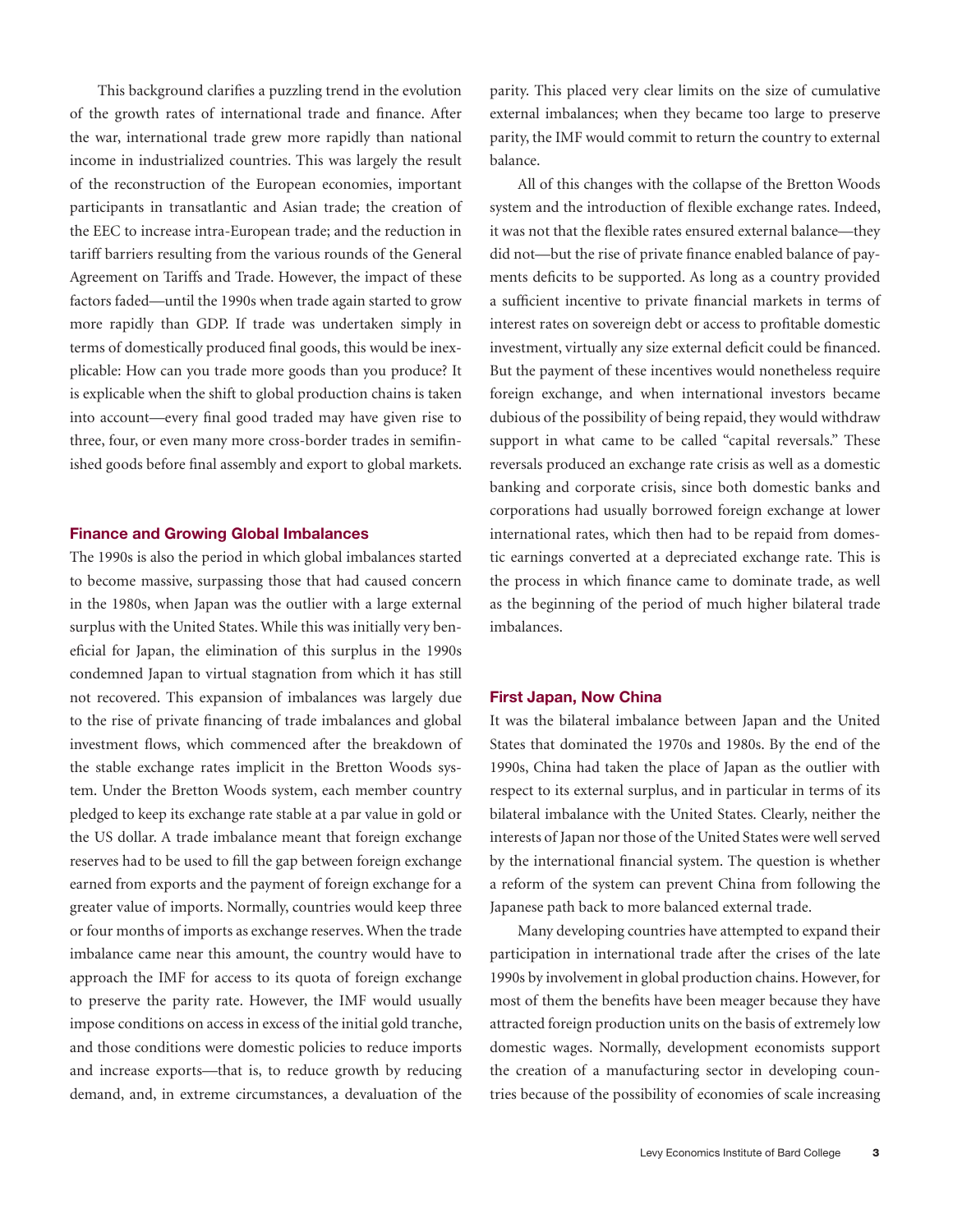productivity and increasing real wages. However, if a country's manufacturing exports are simply the assembly of imported semifinished goods, then there is little possibility of exploiting economies of scale and higher productivity, because wages have to be kept lower than in other potential assembly platforms in other countries. Thus, competition among countries to attract investment through low wages breaks the link between manufactured exports and higher domestic value added. The recent Trade and Development Report (UNCTAD 2018) notes that China is the country that has been able to generate the highest domestic value added from its manufactured exports linked to global production chains.<sup>2</sup> Most countries have failed to enjoy a rise in value added from participation in international trade, and as there is little beneficial impact on domestic income growth, this has led to the widening inequality between developed and developing countries.

#### **Measuring Trade and Finance**

The impact of these global production chains on international imbalances can be seen in the data produced by the US Bureau of Economic Analysis (BEA). The BEA data distinguishes between the trade imbalances of the United States as a country and those figures adjusted by the national identity of the enterprises that produce those flows—that is, a measure of the trade imbalances of US corporations on their global operations rather than on their operations within the national boundaries of the United States. When the former measure is used, the US imbalance is dramatically reduced. For example, a US corporation with a joint ownership venture operating in China should be credited with 49 percent of the operation's exports from China to the United States, thus reducing Chinese exports to the United States by the same amount, since they are export earnings of a US corporation, even though it happens to be located in China. However, such a correction is not made in the official national accounts data, which is why the official figures do not truly reflect imbalances or trade flows. Most of the statistical data we use to measure trade imbalances is effectively misleading, if not wrong.

More importantly, current account balances include the earnings on loans, profits from foreign investment, and labor services performed abroad. As more countries have started to support their current account deficits with foreign borrowing, the importance of these flows has increased. For example, the earnings of foreign exchange reserves held on deposit with the New York Federal Reserve as US Treasury securities produce interest payments that enter the US current account as a debit and in the Chinese balance as a credit, making the imbalance even greater than that accounted for by simple bilateral trade flows.

There are thus a number of questions raised by the changed structure of the international trading system that are not reflected in the official statistics. First, the rise in the growth of trade is not the same in the 2000s as it was in the 1960s. Second, bilateral trade imbalances are relatively meaningless in a trading world that is characterized by global supply chains. Thus, while China has a large but declining bilateral imbalance with the United States, it has a deficit in its trade with the rest of Asia. Third, the international adjustment mechanisms that normally work on the basis of exchange rate depreciation may be of little relevance in a world of multilateral global production chains, since the reduction in export prices may be more than compensated for by the increase in import costs. And when large imbalances are financed by international borrowing and lending, the factor service payments may increase the size of the bilateral imbalances due to the role of the dollar as the invoice and settlement currency for all countries' imbalances.

#### **Global Imbalances and Global Growth**

Finally, there is the question of how bilateral adjustments can be achieved without producing a negative impact on national and global growth. That is, how can the system be designed to avoid a repetition of the Japan problem or the lost decades in Latin America? Many countries want to solve the problem of imbalances by tariff adjustment. This is easy to do for the trade of finished products, but when international trade and international finance have nothing to do with the trade of finished products (being undertaken primarily in intermediate products), they may not produce the desired result.

It thus seems clear that once the structure of trade in the current international system is understood, the emphasis on bilateral imbalances is not only irrelevant, it is a mistaken representation of the trading relations between countries. In the current geopolitical environment, the basic question to be answered is whether it is trade or finance that drives international current account imbalances.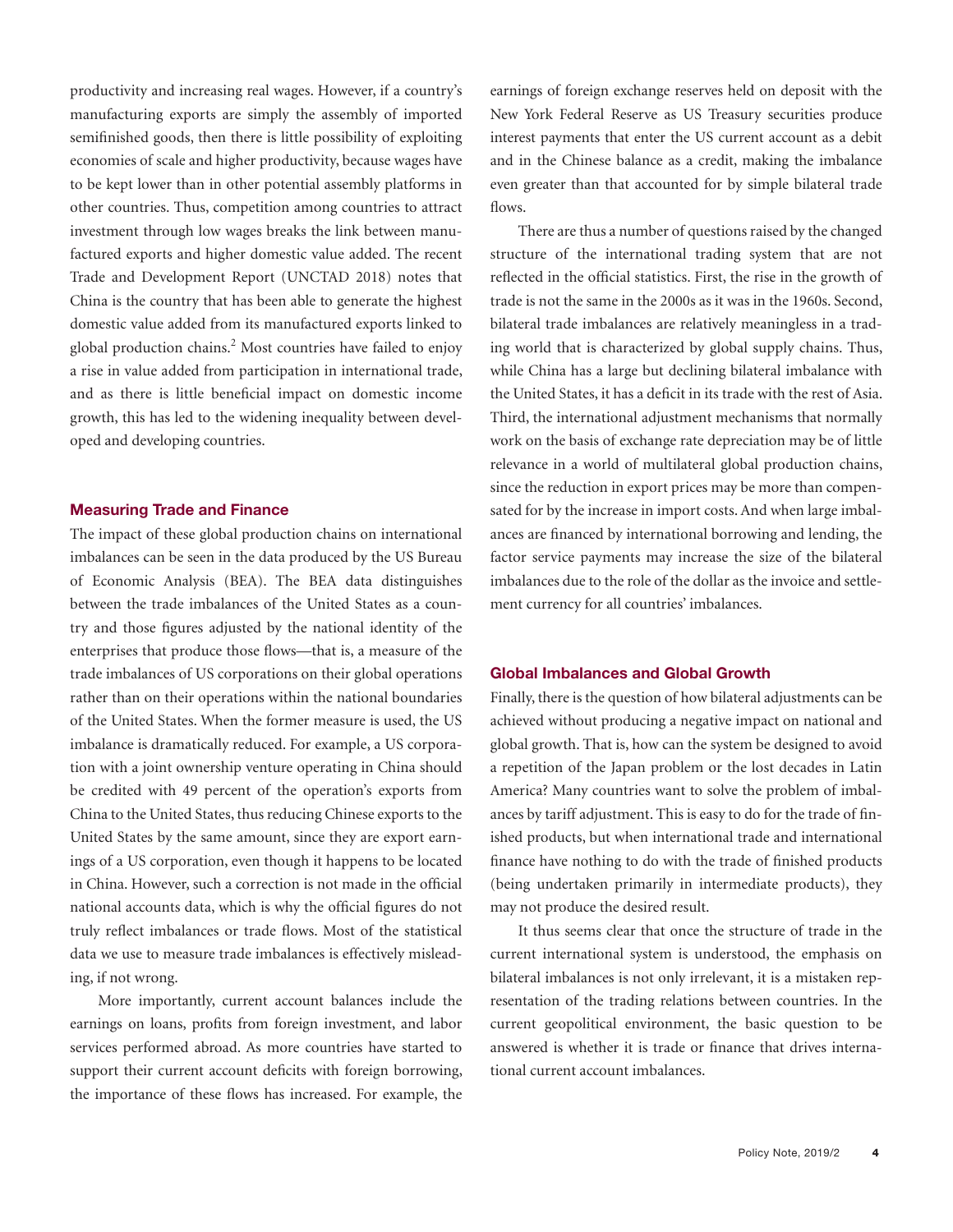Why should we worry about current account imbalances? At the macroeconomic level it is generally accepted that imports of goods and services compete with domestic production and thus may reduce domestic income and employment, while exports do just the opposite. Also, imports generate a need for foreign borrowing and exports create foreign lending, both of which are capital account entries, but generate debt service payments or income receipts that are entries in the factor services balance of the current account. It is thus impossible to completely separate the trade flows from the financial flows. In addition, the current or capital account balance will generate either claims on foreign residents or foreign resident claims on the domestic economy, which will require the payment or receipt of foreign currency and will therefore influence the exchange rate. In addition, the exchange rate will affect both the competitiveness of domestic output and the terms of trade, which will influence domestic incomes.

A net surplus is beneficial to domestic demand and employment, but it reduces the supply of domestic goods available for consumption by the domestic population and requires foreign lending. In short, when the domestic economy consumes less than it produces, it saves in the form of exports of the unconsumed goods and the transfer of savings to foreigners. Alternatively, if foreigners have a financial demand for your currency or other financial assets, then they will desire to export their goods and lend to allow you to acquire more goods and services, increasing domestic consumption financed by foreign borrowing. The problem of resolving financial imbalances comes from the fact that not all countries can be net savers at the same time—it is a zero sum game. And it is finance that allows these imbalances to occur.

#### **Trade and Finance: Self-Referential**

As noted, a country has to lend abroad to finance net exports, and the rest of the world has to be willing to borrow in order to finance their import surplus. Since a net import or export balance requires offsetting net borrowing or lending abroad, the current account balance must be just offset by the balance on capital account.

In simple terms, Current Account = Goods + Services + Factor Services + Transfers, where Factor Services include interest and profits due to foreign investors or interest profit earned on foreign investments.

As a result, imbalances will be jointly determined by the factors that influence these components, in particular by financial market policies that determine investment flows and trade policies that determine flows of goods and services, as well as the exchange rate regime. In a multilateral system, one should only be concerned with the net balances across all trading partners. However, in the current context the emphasis has been on bilateral imbalances, as noted: first between Japan and the United States and more recently between China and the United States. What is different is the emphasis on the use of tariffs to try to reduce these imbalances. Thus, in what follows we will examine two-country trade, which, as noted above, ignores the basic characteristic of the current trading system—global production chains. The analysis of two-country trade by definition excludes such production chains and implicitly assumes the Bretton Woods characteristics of intra-industry trade in domestically produced final manufactures.

From national income accounting, the income of country A would be determined by expenditures on consumption, investment, government, and net foreign demand:

$$
Y_{A} = C_{A} + I_{A} + G_{A} + NetX_{A}
$$

Writing  $S_A = Y_A - C_A$  allows us to determine the condition required for the preservation of the current level of income as  $(I_A-S_A) + (G_A-T_A) + (X_A-M_A) = 0$ , where Y = income, S = private saving,  $I =$  private investment,  $C =$  private consumption,  $X =$  goods and services exports  $+$  interest on foreign lending,  $M =$  goods and services imports  $+$  interest on foreign borrowing,  $G =$  government expenditures, and  $T =$  taxes.

Let us now enquire how a country might influence its external imbalance for a given level of income and employment. Define  $I_A > S_A = X_A < M_A$  (and to simplify, assume a balanced government budget  $G_A - T_A = 0$ ) as the external deficit, or  $S_A > I_A = X_A > M_A$  as an external surplus. Net saving countries must have external surpluses and net dissaving countries have external deficits.

These relations show that a lower external deficit requires higher saving  $(S_A = Y_A - C_A)$ , which can only be done if domestic consumption is lower. But since net exports must sum to zero for all countries taken together, it must be true that bilateral trading partner country B must have an external surplus, with  $S_B > I_B$  and  $X_B > M_B$ . This means that success in reducing the deficit in country A must be associated with lower saving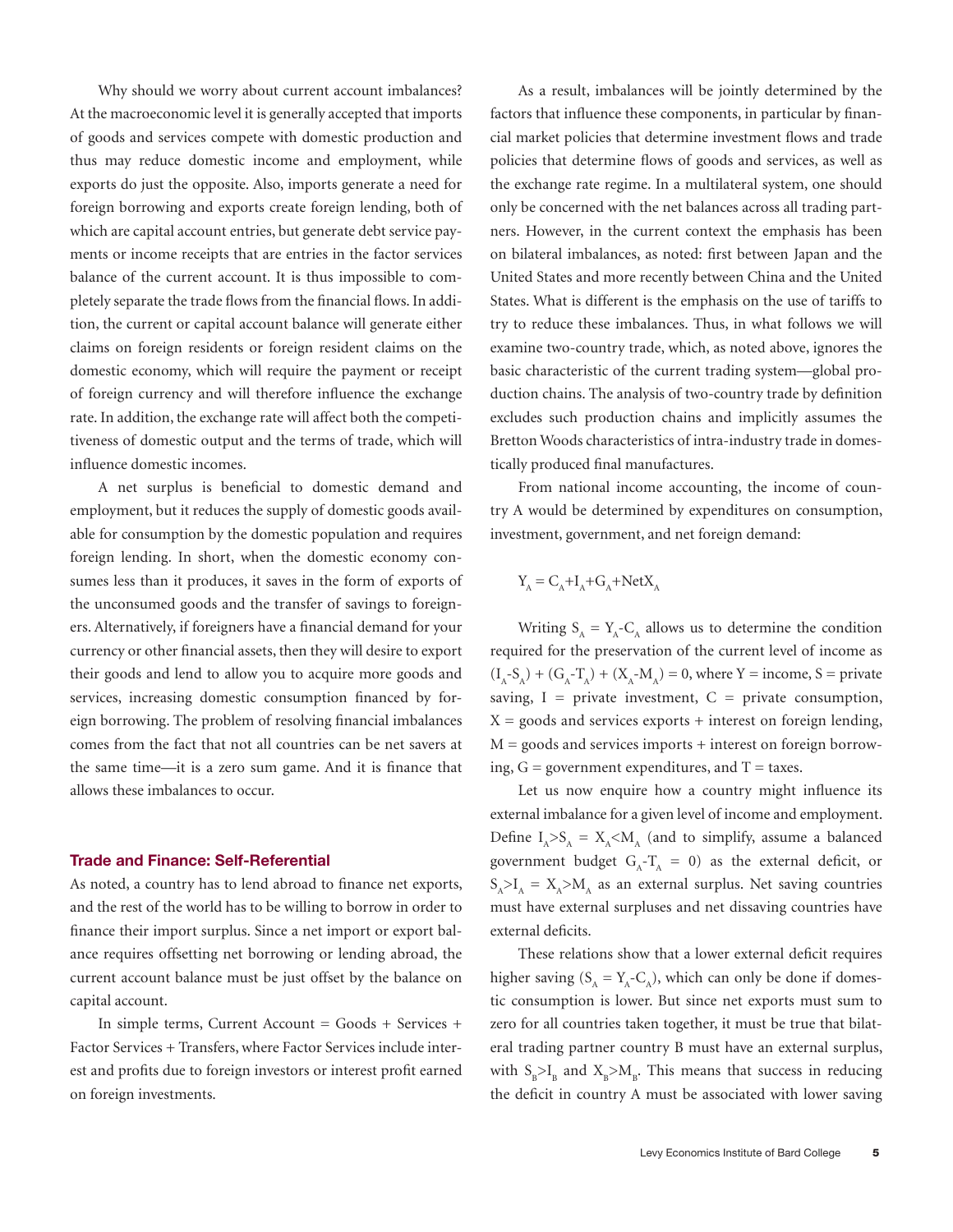$(S_B = Y_B - C_B)$  and higher consumption in country B. If country B does not cooperate, then country A cannot achieve its desired reduction in its net deficit. Note that this is independent of the actual policies employed to achieve (or to offset) the required changes in consumption and saving in the two countries.

As noted above, the consumption/saving decisions have a financial counterpart: when a sector net saves it will acquire financial assets. Equally, when a sector net dissaves it issues financial liabilities. Thus, when the private sector (firms and households) net saves (Y-C>0) it acquires financial assets such as cash, bonds, and equity, and when it net dissaves it must issue these liabilities. These are the cross-border financial flows that allow imbalances to exist. As a result, it would also be possible for the deficit in country A to be lower if B's lending to A were lower and A's borrowing from B were lower, which would be the mirror image of the changes in consumption and saving already presented above.

Now we can consider the role of government surplus or deficit balances. For a government deficit, it net dissaves (G>T), which means that the private sector acquires government liabilities  $(G>T = S > I$ , if  $X=M$ ). The same thing happens if the private sector in country A dissaves in the absence of a government deficit:  $X_A < M_A$  (with G-T=0), then  $S_A - I_A = X_A - M_A$  and country A will have to borrow from country B to finance the external deficit while country B will have to lend to finance its external surplus. Thus, a private sector surplus may be offset by a government sector deficit without any impact on the external balance. We could have just as easily used the relation  $(I_A - S_A) + (G_A - T_A) = - (X_A - M_A)$ , and, for example,  $(I_A < S_A) < (G_A > T_A) (X_A < M_A)$  where government dissaving exceeds private sector saving leading to an external deficit.

The result of these accounting exercises is that external imbalances depend on the share of consumption in GDP in A and B and the borrowing and lending in A and B. Since assets always equal liabilities, it is clear that they are interdependent.

But the level of the imbalance depends on which relation is the dominant one. In countries with controls on capital market lending, consumption and trade dominates. This was the initial idea behind Bretton Woods: low or controlled capital flows so domestic demand was the primary determinant of external trade, and imbalances kept to a minimum via Keynesian-style demand management fine-tuning. On the other hand, with open capital markets, finance dominates, since it determines the financing of trade imbalances. Adjustment of imbalances depends on control of the dominant variable.

As noted in the introduction, the Bretton Woods system evolved from one in which finance was the handmaiden of trade to one in which the IMF was displaced by private capital flows. Today, adjustment of imbalances requires management of capital flows. It is clear that in the short term tariffs have little direct impact on capital flows.

In summary, any adjustment of imbalances must recognize the international constraint (given G-T=0):

Country A: 
$$
S_A - I_A = X_A - M_A
$$
  
Country B:  $S_B - I_B = X_B - M_B$ 

Bilateral reciprocity in a closed trading system means  $(X_A = M_B)$  and  $(X_B = M_A)$ . And this gives the external balance as  $(X_A = M_A)$  and  $(X_B = M_B)$ , with no net acquisition of financial assets—no borrowing or lending between A and B. Here it is also clear that any capital flows independent of trade flows will produce an imbalance in trade flows—a case of finance determining trade.

A trade imbalance in country A means that  $X_A > M_A = S_A > I_A$ and in country B that  $X_B < M_B = S_B < I_B$ . Reducing imbalances then requires each to move toward external balance, that is, domestic adjustment in S or I in *both* country A *and* country B. And since S<I in one and S>I in the other, this means foreign lending or borrowing and lower imbalances require adjusting domestic financial asset creation in *both* A and B.

#### **A and B: United States and China**

In the case of the bilateral imbalance between the United States and China, this would mean that the United States (country A) should spend less and save more, while China (country B) should spend more and save less. What is interesting in the trade dispute between the United States and China is that this has been the announced policy of the Chinese government for some 20 years,<sup>3</sup> but only recently has it produced visible results.<sup>4</sup> It has also been the announced policy of the US government for more than 20 years, but with very little success. It is paradoxical that both countries seek the same adjustment but neither has been able to achieve it, that it requires cooperation to do so, and that the instrument chosen to achieve this result (tariffs) is the one that has the least possibility of success. Rather, reliance on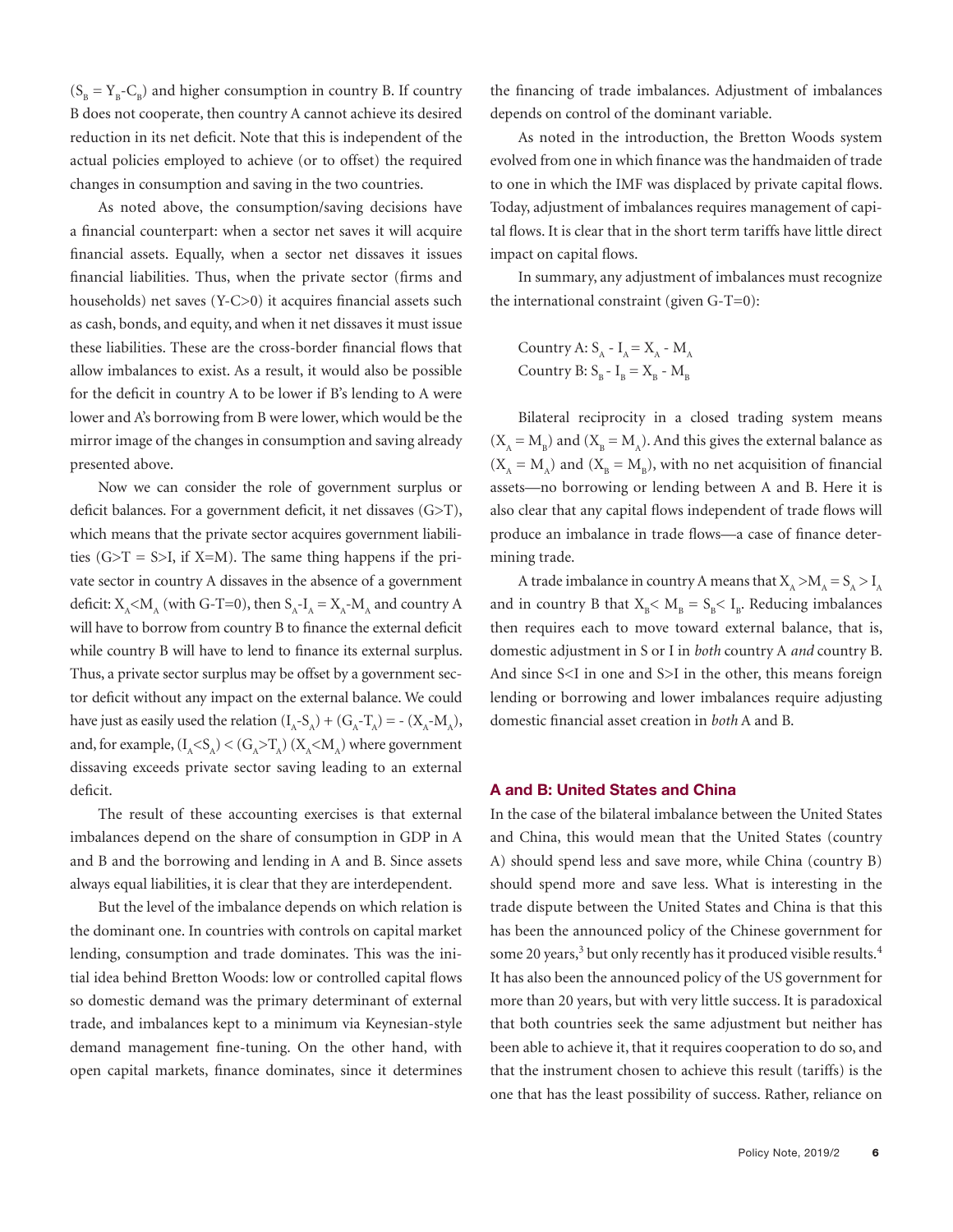tariffs will lead to a failure to meet the constraint of adjustment with no change in income:  $(I_A - S_A) + (G_A - T_A) + (X_A - M_A) = 0$ , which means that both countries may end up worse off because of the failure to achieve their desired results.

There is an additional factor that complicates adjustment. We have shown above how the government balance would impact these relations when the assumption  $G-T = 0$  is not met in both countries. For the United States, this is clearly an unrealistic assumption, while for China it is closer to actual conditions for the central government balance, though less so for local governments. When  $G_A > T_A$ , dissaving in country A is even greater and the external deficit is even greater. This means that for adjustment to occur, the United States should reduce its government deficit in addition to lowering consumption, while China should increase its government deficit and raise private consumption.

An external deficit is considered a negative influence on domestic demand and employment, while the policies that would eliminate the imbalance require reducing private and government expenditure, which would also have a negative impact on growth and employment. This seeming paradox makes it clear why the adjustment of imbalances is so difficult and why it requires global policy coordination. The reduction in domestic demand that would result from increasing domestic saving to reduce the external deficit can only succeed if exports increase by enough to offset that reduction in demand—that is, if foreign countries decrease their saving and increase their demand for imported goods. If this does not occur, then the net result is a decrease in global demand, income, and employment, with very little impact on external imbalances.

#### **Can We Resolve the Imbalances with Tariffs?**

As noted, an alternative to managing domestic demand is through control or management of domestic and international capital markets, via domestic monetary policy influencing interest rate differentials, capital flows, and the exchange rate.

Another alternative would be a reform of the international financial system. While most reform proposals are designed to replace the US dollar as the reserve currency, the problem is not the US dollar, but the denomination of international financial flows in the currency of an individual country (Kregel 2010). The situation would not be ameliorated if the renminbi were to replace the dollar.

This brings us to the end of the story. Will tariffs be able to solve the international imbalances? The answer is that they are a very inefficient tool because they have no direct impact on domestic behavioral consumption conditions or on the investment expenditures of domestic industry; nor do tariffs have any direct impact on domestic financial conditions or on international capital flows or exchange rates, and the current system is one in which imbalances are primarily determined by financial flows, not trade flows. On the other hand, tariffs do disrupt established production (global supply chains) and financing conditions and thus increase uncertainty and adjustment costs, reducing global investment and saving.

#### **Keynes: Lessons from History**

This is not the first time in history that these problems have occurred. The most serious trade imbalance occurred after World War II, when the United States possessed virtually all the world's gold and had its productive structure intact while the European and Asian belligerents had no financial resources or capacity to produce output. This was the period of so-called dollar scarcity because Europe needed imports from the United States but had no capability to produce exports to pay for them. Before his death, when the United States was enjoying a very large current account surplus because its trade partners' productive power was destroyed during World War II, John Maynard Keynes wrote down his views on how to adjust these massive imbalances. Keynes noted

In the long run more fundamental forces may be at work, if all goes well, tending towards equilibrium . . . . I find myself moved . . . to remind contemporary economists that the classical teaching embodied some permanent truths of great significance . . . . There are in these matters deep undercurrents at work, natural forces . . ., which are operating towards equilibrium. . . . The United States is becoming a high-living, high-cost country beyond any previous experience. . . . [T]hey will discover ways of life which, compared with the ways of the less fortunate regions of the world, must tend towards, and not away from, external equilibrium. . . . [I]f the classical medicine is to work, it is essential that import tariffs and export subsidies should not progressively offset its influence. . . . We have here [in the Havana Charter]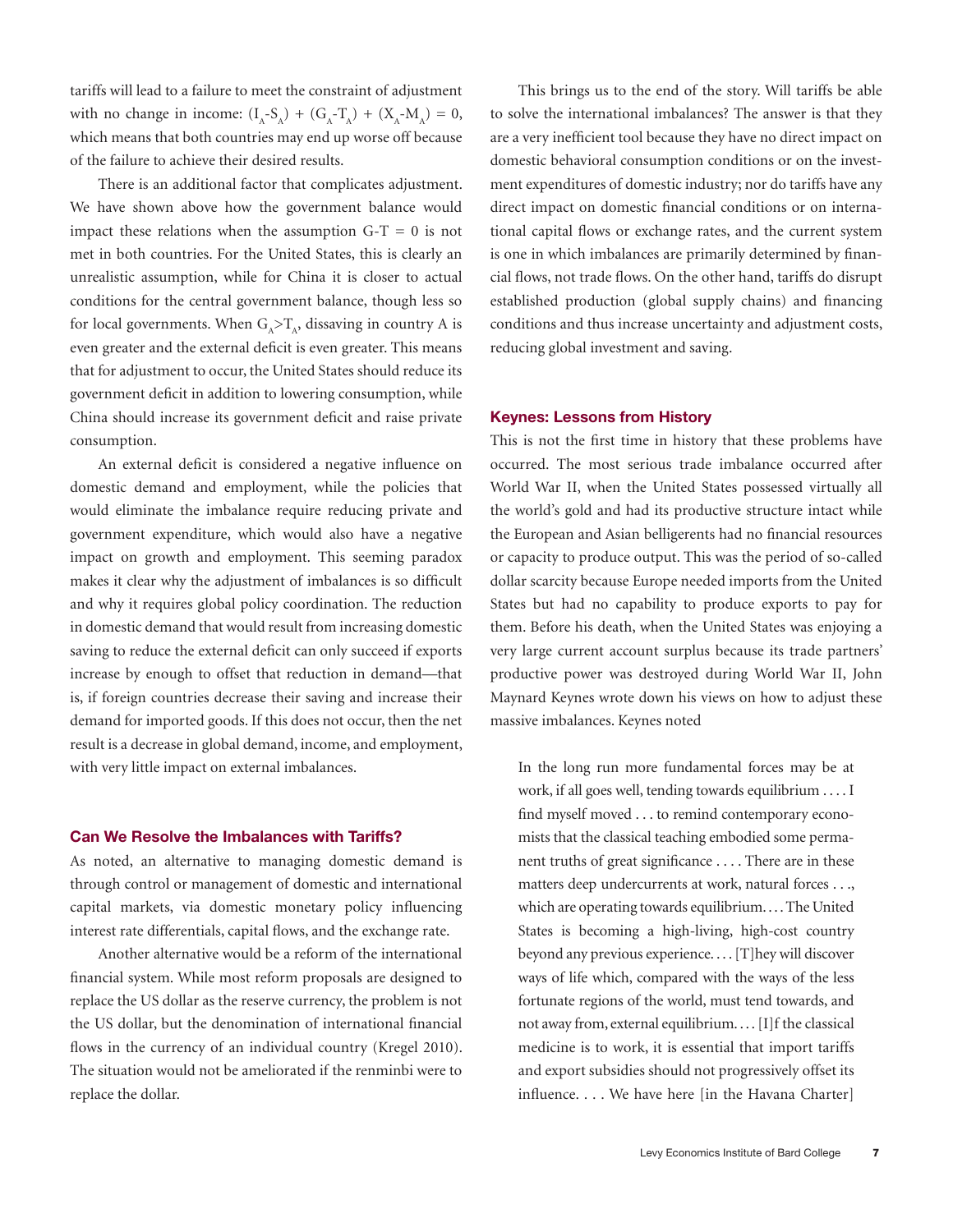sincere and thoroughgoing proposals, advanced on behalf of the United States, expressly directed towards creating a system which allows the classical medicine to do its work. (Keynes 1946, 185–86)

And this is indeed what occurred as the US external surplus was eventually eliminated.

But what were these "natural forces operating towards equilibrium"? He also noted that "it is obvious that no country can go on forever covering by new lending a chronic surplus on current account without eventually forcing a default from the other parties" (Keynes 1946, 184). Keynes was referring to the United States as a surplus country that was bankrupting the restructuring deficit countries in Europe and the developing economies, because the repayment of US foreign lending would eventually require the borrowers to earn the dollars required to at least meet debt service—which could only be done by means of a US external deficit. The financial stability of the system would require a movement to reduce the imbalances.

However, in the present, with the United States the major foreign borrower, this movement to equilibrium does not seem to function. Why is this? It is because these classical forces do not function when the major deficit country is also the issuer of the international reserve currency. If surplus countries are willing to hold infinite dollar balances to support their export surpluses, then there is no pressure on the deficit country. Developing countries following export-led growth strategies, such as China, are willing to do this. But eventually the growth in their per capita incomes will no longer require external stimulus and imports will increase, reducing their current account surplus. The solution to the US deficit is thus to be found in the growth in foreign employment and per capita incomes—and would require an international financial system that is not centered on US global financial institutions and the US currency.

Some suggest that the renminbi should serve as an international reserve currency. However, that is not completely appropriate. As long as it is a national currency—even if it is turned into an international reserve currency—it cannot solve the inherent problem of global imbalances. My suggestion is that we should take Keynes's advice given in his proposal for the international clearing union (see Kregel 2015a, 2015b). The international clearing union can create liquidity but it is not based on a national currency, so it can promote multilateral

cooperation. The IMF has not yet established cooperation on this front; hopefully an international clearing union can do so.

#### **Notes**

- 1. Presentation to the 2018 Shanghai Development Research Foundation Symposium on Global Finance: New Challenges to the Global Financial System, October 15–16, 2018.
- 2. "Trade in Value-Added (TiVA) data show that China . . . managed to increase their shares of manufacturing domestic value added in gross exports (with a 12 percentage point increase between 1995 and 2014). Of 27 other developing countries recorded in TiVA, only 6 experienced increases, albeit of much smaller magnitudes" UNCTAD (2018, x).
- 3. The 2013 work report to the incoming government recommended to

"unswervingly" take expanding domestic demand as the government's long-term strategy for economic development . . . . "The difficulty in and key to expanding domestic demand lie in consumption, and that is also where the potential lies." . . . To expand individual consumption . . . the government should enhance people's ability to consume, keep their consumption expectations stable, boost their desire to consume, improve the consumption environment and make economic growth more consumption-driven. . . . [The National Development and Reform Commission's] draft plan promised to raise the income of low- and middle-income groups, set up a sound mechanism for regularly increasing workers' wages, raise farmers' income and improve the social security system that covers both urban and rural residents. (Xinhua 2013)

4. According to China Daily (2019), "consumption has been the main driver of China's economic growth for five consecutive years," and "consumers are expected to spend more on services in 2019 as the economy becomes increasingly consumption-driven." Nonetheless, growth of total retail sales of consumer goods slowed in 2018 in the presence of declining demand and "consumption downgrading."